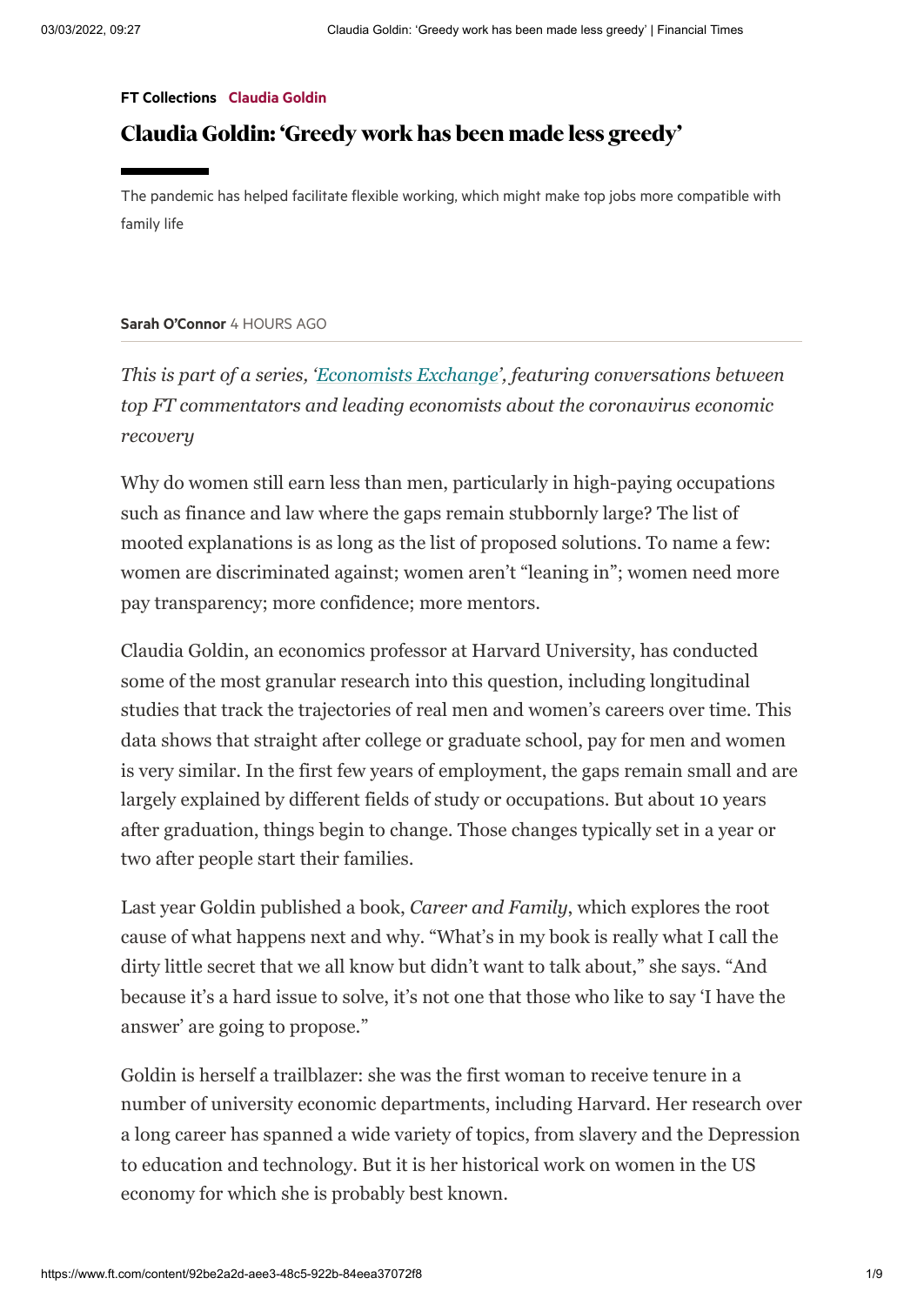As she was writing *Career and Family*, the pandemic was upending economies, closing schools and childcare centres, and forcing many white-collar workers out of offices and into their homes. "The pandemic magnified some issues, accelerated others, and exposed still more that had been festering for a very long time," she writes in the introduction. "But the tug between care and work that we are facing preceded this global catastrophe by many decades." In this interview, we discuss the "dirty little secret" which she thinks underlies the gender pay gap, and whether the effects of the pandemic might make it better or worse.



Claudia Goldin's book explores the root cause of what happens next and why © **HANDOUT** 

**Sarah O'Connor:** What do you think the root causes are of the remaining pay differences between men and women?

**Claudia Goldin:** I like the notion of "remaining" because the gender pay gap was once a lot larger than it is now. We think about how much you are paid as being a function of mainly two big things. One is what you bring to the workplace, and the other one is how much what you bring is compensated. If you bring a different amount than someone else, a lower amount, and you're both compensated the same for each unit of that, then you're going to get less.

We know that over the past, let's say, 50, 60 years, where we have the data, we can see that the things [women] bring to the workplace have increased . . . and that has narrowed the gap quite a lot. But then there's a residual [gap]. We think of it as unexplained, but some of it is that women appear to get less for bringing the same units to the workplace, and that's very disturbing.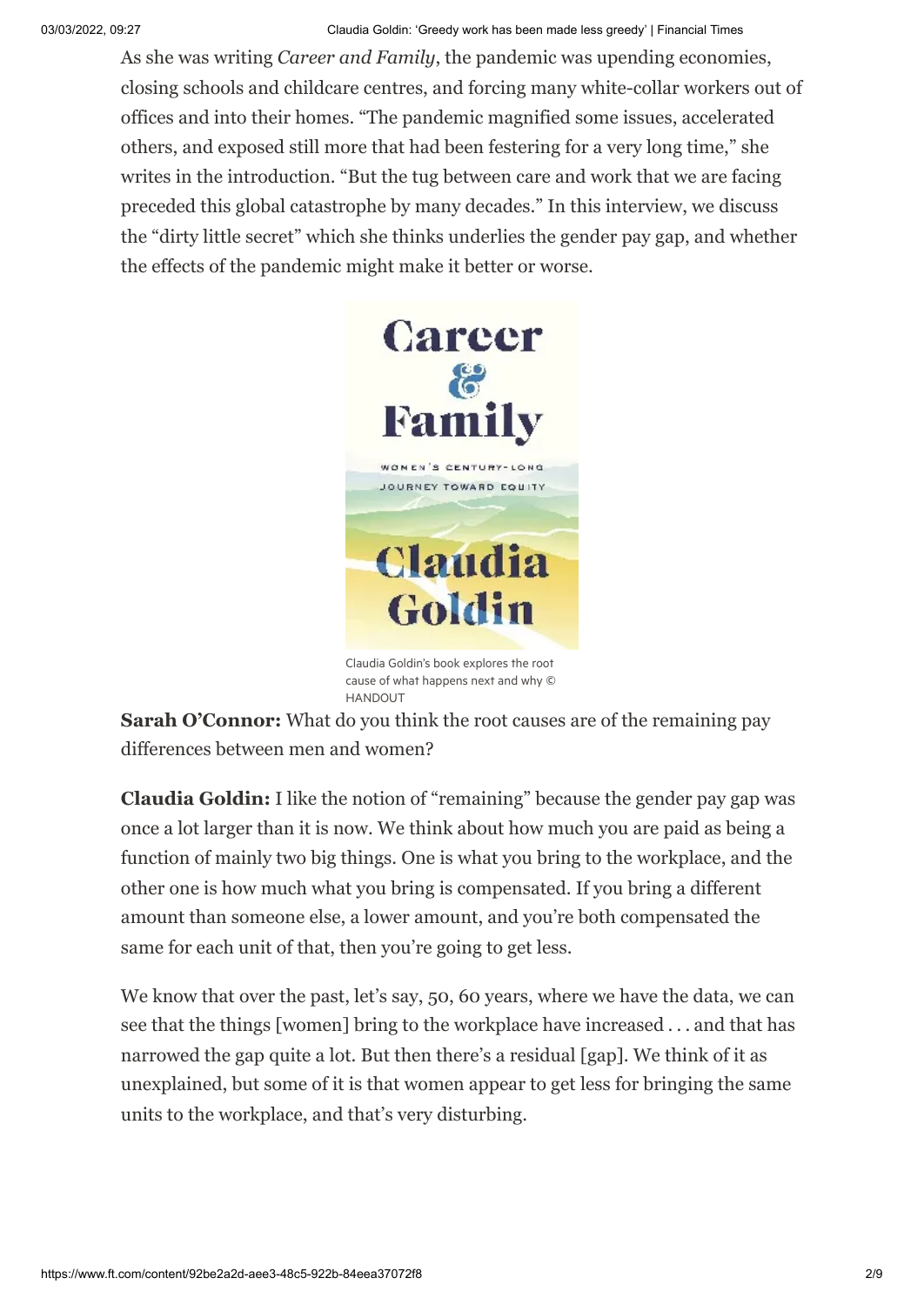And so that has led to an expansive literature on discrimination. We have an agency in the US. You have one in Britain. Ours is called the Equal Employment Opportunity Commission, and they spend all their time trying to figure out why individuals are paid different amounts.

And of course they look at cases in which individuals say, "I was passed over because of my sex, age, race, religion, sexual orientation", and so on. But when we unpack it, it seems pretty clear at this point that there isn't one wage gap. There are changes over time, and these changes over time indicate that individuals are opting for different paths to accommodate their other desires. These very large divides occur at particular junctures, and these junctures are often the ones concerning partnership or marriage, geographic moves, leaving a school.

The point quite clearly is that study after study shows that the biggest differences between men and women, particularly those who have college degrees and beyond, is that women tend to do more on the home front, be the individual who's on call at home, and men tend not to be the individual on call at home.

In terms of the gender pay gap, there's no question that there's discrimination, that there are biased managers. There are bad people around. We can talk forever about them. They're all over the place, and we should get rid of them. But even if we did, even if we were capable of doing that, which is pretty hard, and we spend a lot of resources trying to do that, even if we did that, we would still have this other issue, which is systemic.

**SO'C:** In your book, you talk about the "problem with no name", and you give it a name, which is "greedy jobs". Can you tell me a bit more about why you think greedy jobs help to explain this gap?

**CG:** The description that I just gave you . . . if everyone got \$100 an hour — let's make it a pretty good job  $-$  and you could do it for 30 hours a week, or 40, or 50, and then we adjust it by hours, if it would always turn out to be paid at \$100 an hour . . . there'd be no [hourly pay] difference between men and women.

But if jobs are what I'm calling "greedy", it means that the more hours you put in, the higher your hourly pay. Or it needn't be the number of hours. It could be which hours. Is it weekend? Is it vacation? If I say jump, do you have to jump? If earnings go up disproportionately with that, so there's convexity rather than linearity, then individuals are faced with these difficult choices.

The whole point of the implicit model in the book is that if greedy work pays such a disproportionate amount more, couples are then enticed to give up their 50/50 desires. They're in some sense being bribed to do that.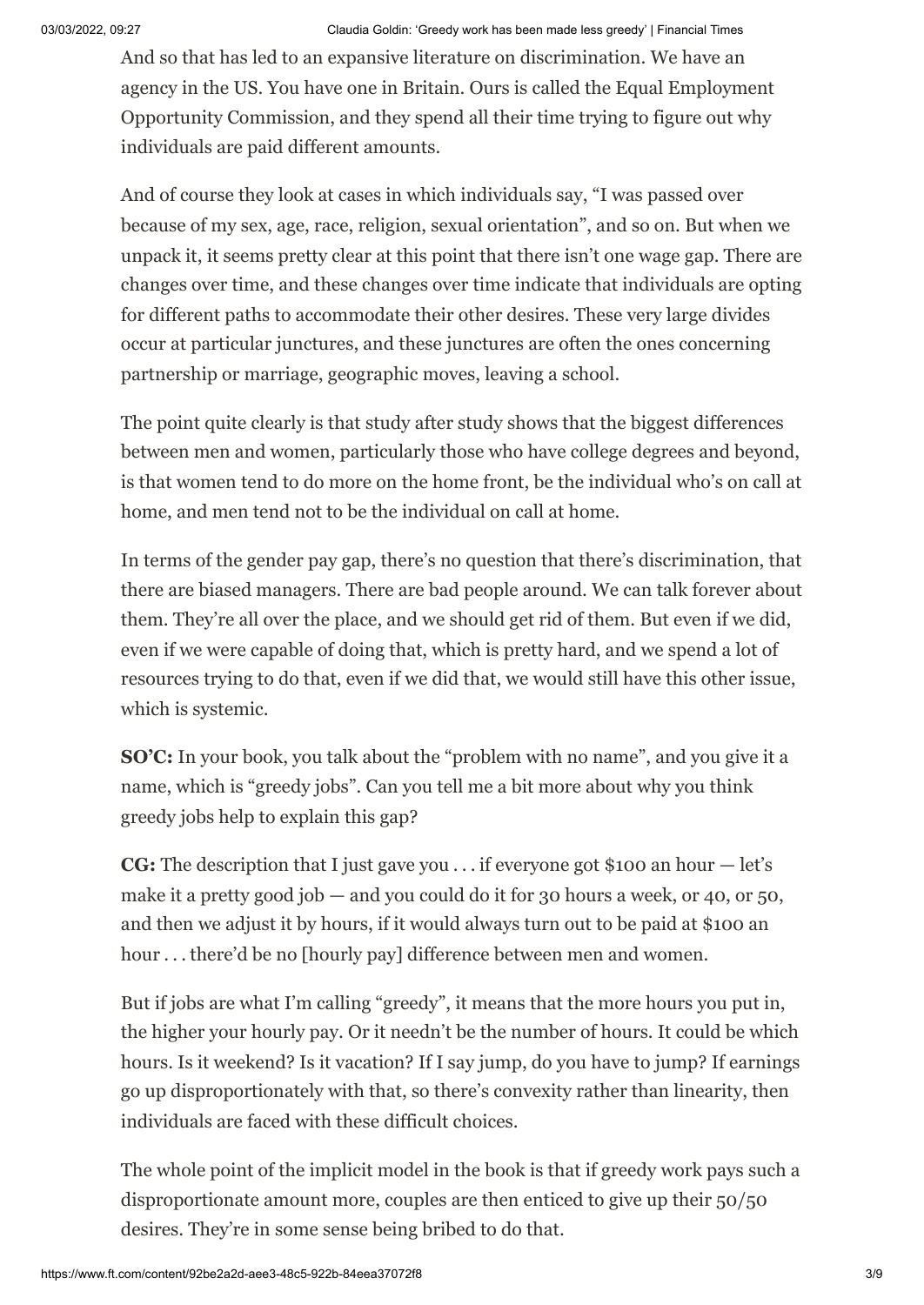03/03/2022, 09:27 Claudia Goldin: 'Greedy work has been made less greedy' | Financial Times

Being the on-call, at-home parent does not mean that you're at home all the time. It just means that you're the one who can drop things. If you have a greedy job and you keep on dropping things, you're not going to have that job for long.

**SO'C:** Is it rational for companies to compensate people so much more for doing greedy work? Does that make sense, for example, for a law firm?

**CG:** It has to do with whether we have a production relationship. I have this interesting example, which is that there are some occupations that have gone through very large changes, in pharmacy, in veterinary medicine. Many aspects of medicine have — paediatrics, for example.

In the case of pharmacy, pharmacists used to run their own businesses. If you run your own business, you're not going to do very well unless you are on top of things all the time. The same thing in veterinary medicine. One used to have a clinic. It was self-contained, and you were responsible for the health and care of a large number of your patients. The same with physicians long ago.

But the growth of certain parts of the corporate sector in pharmacy, for example, meant that individuals who are highly trained, talented, responsible healthcare providers became extremely good substitutes for each other.

And the same thing in veterinary medicine. Sometime after around the 1970s, regional veterinary hospitals sprang up all over the place. I notice that there's now pet urgent care.

When I got my first dog way back in 1970, there wasn't such a thing, and so you'd have to call up your veterinarian and wake the person up just like the person would be woken up by farmer Brown when a calf was being born. That's a different type of job than if you say, as my veterinarian does now, we're open from eight to 4:30, and after then, I'll give you a phone number and you can call them and go there.

There are hundreds of different changes. Paediatricians realised that if they formed group practices, it was better for them. It was better for their clients. It was better for their patients. It was better for the parents of their patients. There are lots of cases in which this notion of being a good substitute for someone else is good for the worker, for the employee, or the owner. And it's good for their clients.

**SO'C**: There are some sectors, and you've studied some of them, like law and consultancy, which haven't made any of those changes yet. But we're starting to see some young people in particular in those occupations objecting to their conditions of work.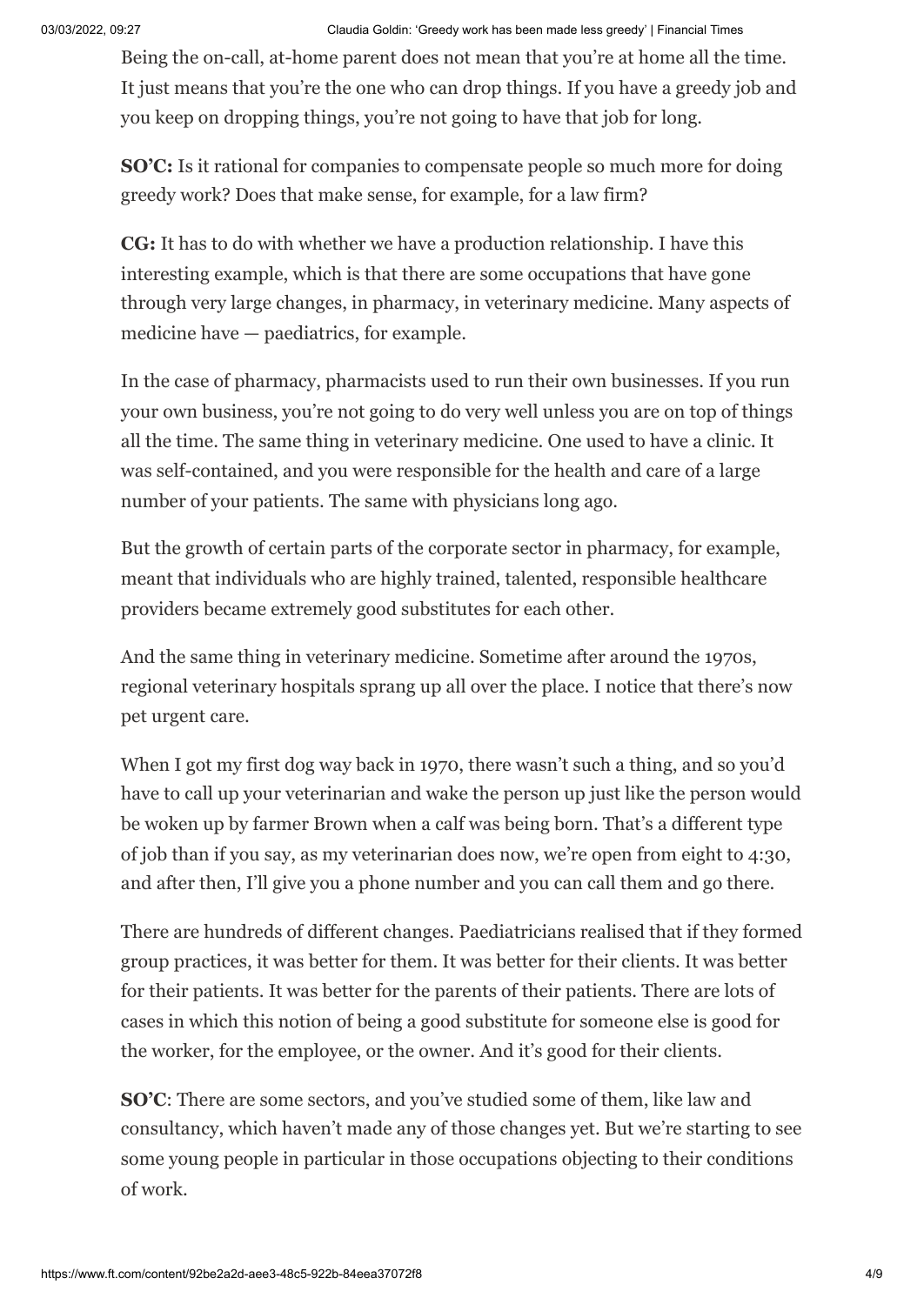**CG:** Right. There's lots of competition for this talented pool, and so we'll see what happens. We know that individuals who work at big accounting firms, big law firms, who want more options can go to the small ones who can form partnerships with other individuals who are similar to them.

I have my estate lawyer, and it seems to me as if every year one of them is pregnant and the others fill in. And they fill in perfectly. I have no qualms about working with one of them or working with another. I might have qualms about working with a completely different firm, but within this firm, they have a formed a very, very good substitution that's good for me and it's good for them.

I'm not saying that all jobs can have substitutes. It's interesting, but sometimes exigencies lead us to change our ways. Covid has led us to change many of our ways. One that's very interesting is that many universities told their faculty that they had better find someone who could teach their class.

I think that everyone who's a worker today has an example of something that they could've done before March of 2020 but hadn't done it, but do it now routinely. For example, at the university, we run workshops and seminars, I run two a week, and we have many every day.

We've always spent a tremendous amount of our resources bringing people from Switzerland, from Brussels, from London, even from Hong Kong, to come here because they wanted to come here to Harvard. But also because we felt that our students needed to be exposed to people with many different viewpoints. It was expensive. We couldn't get various people because it's a long trip.

And so we could have a limited amount of this. We have to raise a lot of money to do it. Lo and behold, we discovered we didn't have to do it, and we had a seminar just last week from someone who's actually right in Boston. But they have a small child, and his wife is very paranoid about Covid, so he gave it online.

There are lots of ways that we have learnt to do different things, and some of them have reduced the greediness of work.

**SO'C:** Do you think that might be one of the long-term legacies of the pandemic, to reduce the greediness of work?

**CG:** I think that it is likely to be. There are always little bumps along the road; big bumps. I'm writing this paper where it ends with a section called "Looking Ahead", and I must say that I've never had such clouded glasses looking ahead, it's just about impossible to get a good read on what firms are going to be doing.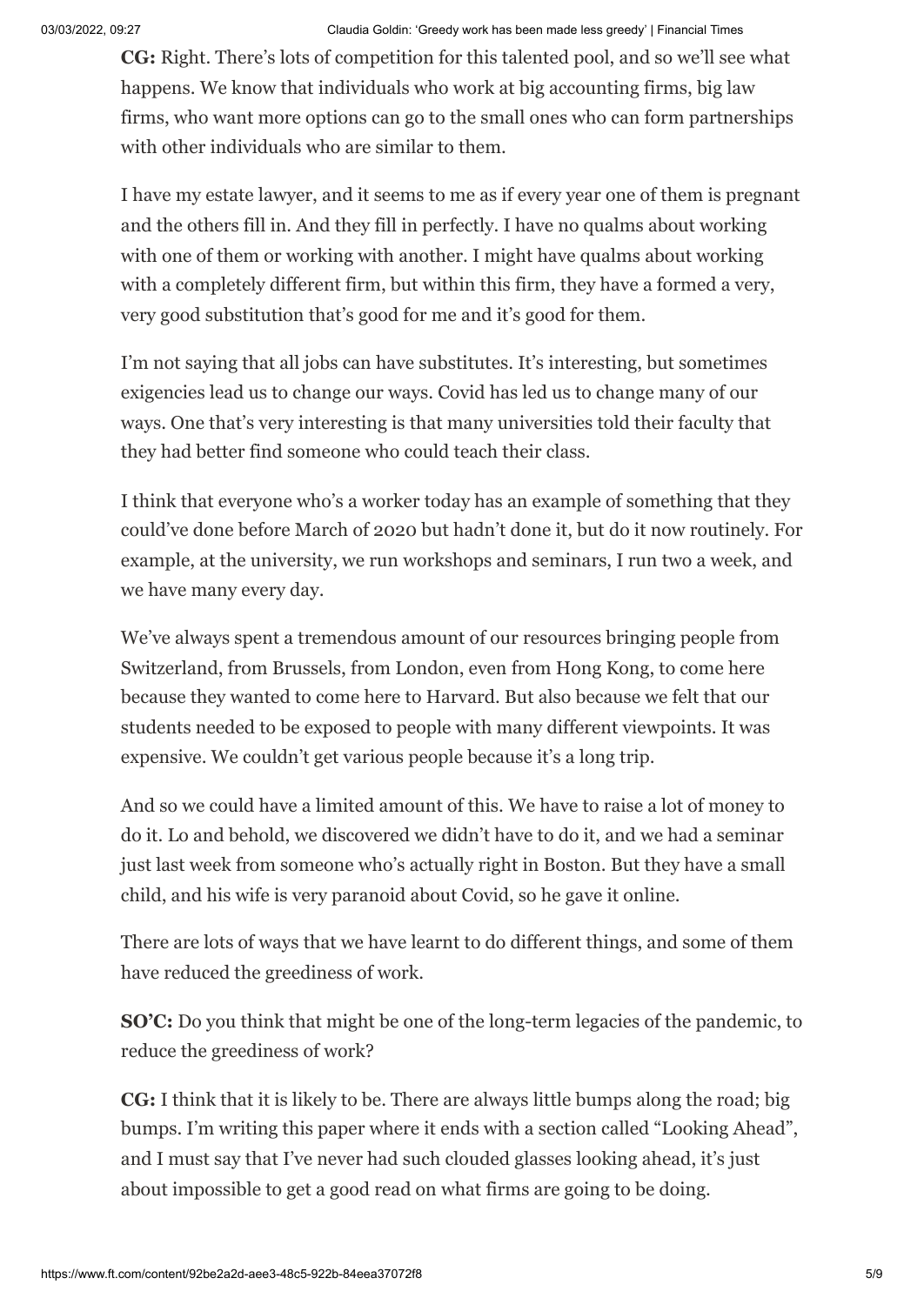But we do have a sense that some people are going to disproportionately opt to work at home. Some people are going to disproportionately opt to work on site. I don't know exactly who these people are. It isn't clear. But the biggest worry in terms of gender is that there are firms in which the people who are disproportionately at home are going to be women. And so will we have yet another female enclave? Will we have somehow forged a new "mommy-track" online?

**SO'C:** It does feel like it could go either of those ways, doesn't it?

**CG:** The good news is the following. There's something pretty clear that we no longer, as I said before, have to fly someone to have the benefits of the individual. We get about, let's say, 87 per cent of the person. It's pretty high. I'm not a business person, so I can't say, but it looks like the M&A can be done with a handshake in Tokyo without going there, and the contract can be written with the corporate partner in Zurich without going there.

And these are positions in finance, law, accounting, engineering, many different fields, that individuals who are the on-call, at-home parent couldn't possibly take. And these are the relatively lucrative positions. In that sense, the flexible work has been made more productive, greedy work has been made less greedy, and that will be a very good thing.

**SO'C:** Obviously your latest book is focused on college graduates. But what's been happening in terms of lower-paid women, and women who haven't been to college?

**CG:** For them, there are related problems having to do with what I call the predictability of work. And then even for those at the top of the game, flexible work is really multidimensional. In fact, the whole word, flexible, is in some sense incorrect. Because it should be that you can call the shots and not get penalised that much for them. And sometimes calling the shots is something very simple. It's saying, I want a predictable job.

So I can give you a couple of examples. The mother who needs to make certain that her child gets to school on time is not going to do very well if she's told the night before that she has a 6am shift. That's not as predictable. The young person who's trying to make a better life for herself by going and taking computer classes on Wednesday afternoons is not going to do very well if she's told on Monday that if she doesn't show up Wednesday afternoon at Starbucks she's going to be laid off. So it's that type of predictability of work.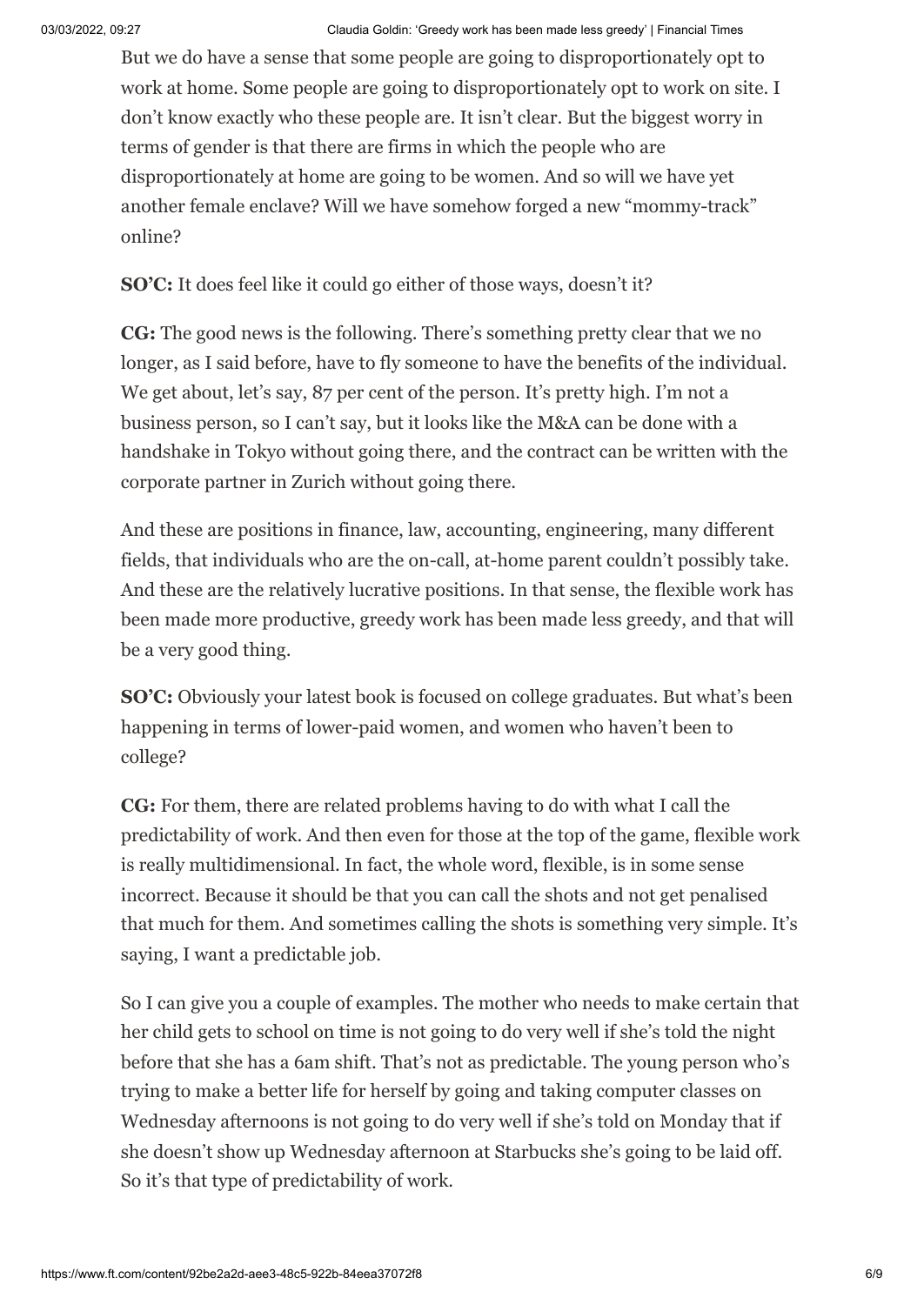**SO'C:** I know you don't see your job as being a policy wonk, more of a diagnostician. But do you have any thoughts on what policy, if any, would help to address some of the bad effects of greedy or unpredictable work?

**CG:** I think there are lots of different parts of this. I always like to divide things up into what happens if we change relative prices, and what happens if we change social norms and traditions. OK, that's much harder. Changing relative prices, there are generally two parts of that with regard to the major group that I'm talking about. One has to do with increasing substitution of position. And the other one has to do with lowering the relative price of care.

So if caregiving responsibilities are the root issue, which it seems, in what I'm seeing, they are, then changing those relative prices would go a long way, and may be why labour force participation is higher in Sweden than it is in the US, even on a full-time basis.

Exactly how to create more substitutes is something that, to me, isn't exactly a policy issue. It's more a private sector and individual issue. I'm not very good at coming up with policies.

The issue of how to change social norms of course is the most daunting and the most difficult. I was thinking the other day that firms are like small communities, and in my world a good firm would tell its workers, male and female, children are very important. You have a benefit to my firm. It's a high-end firm. You have benefits and we want you to use these benefits. We want you to take off some time and be with newborns.

Maybe women should take off time at the beginning, when their kids are born. Men should take off time when the kids are a couple of months old. And that would be very good. One of the pushbacks in firms is that those without children, and older folk, get peeved because their workload increases.

But if you map this into the world of overlapping generations, and communities, in terms of school expenditures, if you have a community that's a very tight-knit community which people don't leave, then the older folk say, when I was younger my children were educated at the expense of the older taxpayers. So now I'm an older taxpayer and I will put back in. So this is what we economists call overlapping generations, or what is called in colloquial terms paying it forward.

**SO'C:** I was struck by a line in your book where you said that we need men to lean out. Could you explain a bit more what you mean by that?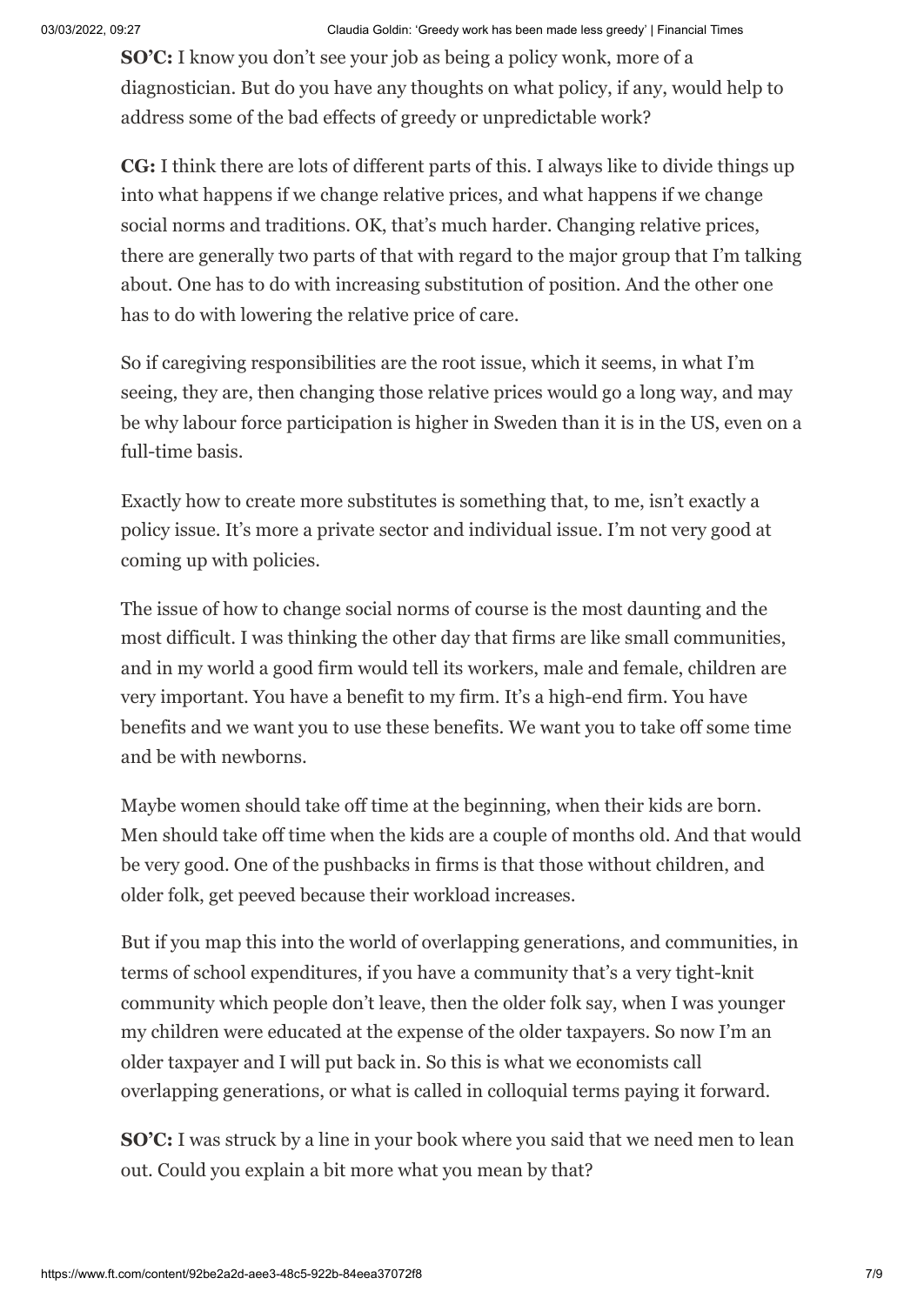**CG:** Sure. We could get to a better equilibrium, as I say, by increasing the productivity of the flexible jobs. But it's probably the case that if we have heterosexual households, there is still going to be a tension if the man in the household in terms of the social norms and traditions of their day is the one who always feels, "I want to get ahead and I'm not willing to sacrifice and compromise". This is something that's to be discussed. That's the lean-out portion.

**SO'C:** Is there more work to be done in terms of women's representation in economics?

**CG:** Yes. Economics still has too low a fraction of [female] undergraduates. When I was president of the American Economic Association, I decided that I would give of my time to explore an issue of importance having to do with women and economics. And I got funds from the Alfred P Sloan Foundation to run an experiment and see if you could move the needle in getting more women into the field of economics.

All I had to do was figure out what departments should do to attract more women. And it seemed pretty clear that women weren't attracted to economics because they viewed economics as not being about people. And economics was more mathy. It wasn't that they weren't good at math. It was that they wanted to be immersed in a subject that was about people.

But economics *is* about people. They're terribly ill-informed. So the idea was to inform them, but at the same time the males who were attracted to economics were attracted to it for the wrong reason. They were attracted to it because they thought it was about finance. It's not about finance. You can go study finance, but economics is not about finance.

So we started this programme with a very, very simple treatment, which is that when freshmen arrive, you entertain them with information about the fact that economics is about inequality. It's about health. It's about the labour force. It's filled with people. It isn't just psychology and sociology that are filled with people. But it also has a certain rigour. It's life.

It turns out that the problem is much deeper than one would have thought. So at Harvard and at other places, in the summer before you enter, you fill out forms and you say what you think you're going to concentrate, or major in. And the same fractions, male versus female, they want to major in economics, you can see at that point they haven't even unpacked their bags. They haven't even come to the university.